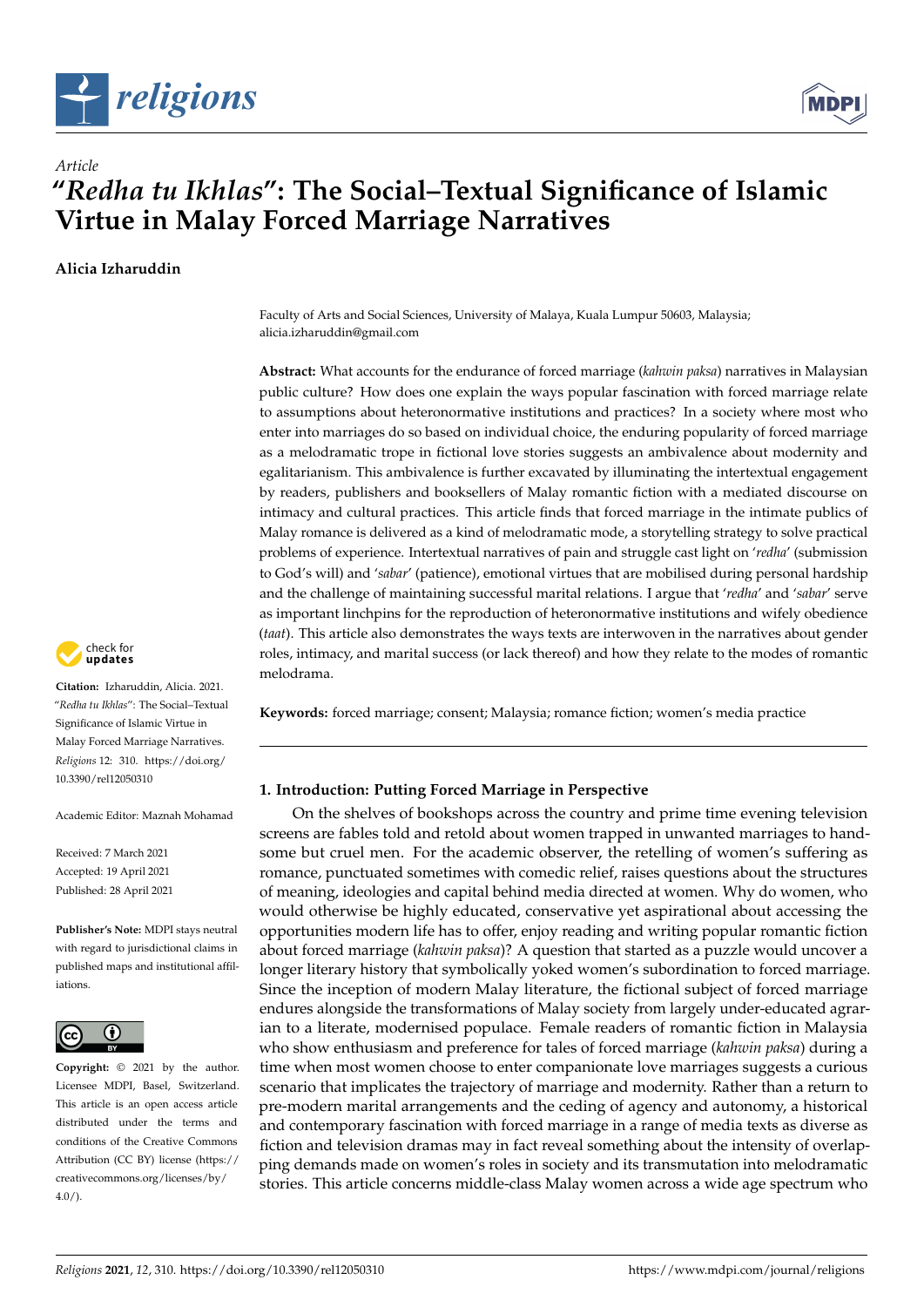read, write, and publish Malay romantic fiction about forced marriage. Using texts from Malay literature and popular fiction, survey responses, and interviews, this article shows that their interest in stories about forced marriage is both social and literary, demonstrating the productive intertwinement of texts and emotion.

Defining 'forced marriage' requires problematising its status in relation to crosscultural (mis)conceptions, religion, and individual choice. To begin with, control and consent over entry and exit from marriage determine the defining contours of forced marriage. However, the practice is, rightly and wrongly, emplaced in a grey area that sometimes overlaps with underage marriage and arranged marriage. For the purpose of this article, forced marriage is seen as the condition which precisely falls between these forms of marriages, and as a union in which individual agency may be compromised by the perception of a greater cultural or religious good. The foregoing defining terms are unequivocal, however, that the practice of forced marriage violates the basic human right to the free and consensual choice of one's spouse [\(Gangoli et al.](#page-10-0) [2012\)](#page-10-0).

Both feminist and human rights perspectives on forced marriage as a form of violence against women hinge on the suppression of consent. However, as feminist scholars have long argued, consent in marriage in many cultures is much less straightforward even in the best of times [\(Anitha and Gill](#page-10-1) [2009\)](#page-10-1). As long as they live in society and in relation to others, individuals are not completely autonomous or unencumbered by the constraints of gender, ethnicity, age, and socioeconomic status. Women face gendered pressures to marry, which include pregnancy, poverty, and social expectations in a patriarchal society where their identity is defined in relation to men and reproductive status. Under such pressures, degrees of consent under duress may still be interpreted as 'choice' and 'agency' [\(Anitha](#page-10-1) [and Gill](#page-10-1) [2009\)](#page-10-1).

Although forced marriage is firmly established as a form of abuse and violence against women, calls for the prevention and eradication of the practice can often descend into the stigmatisation and policing of Muslim communities [\(Razack](#page-11-0) [2004\)](#page-11-0). The 'cultural' argument for ending forced marriage conceals women's realities by reifying the association of the practice with certain cultural communities and can even portray victims as willing participants who are shackled to their cultural beliefs [\(Gangoli et al.](#page-10-0) [2012\)](#page-10-0).

This article sheds light on other aspects that cultural arguments against forced marriage might conceal, namely the vocabulary and significance of '*redha*' (pious surrender to God's will) and '*sabar*' (patience) in the 'intimate publics' of Malay romance. Intimate publics are where "all sorts of narratives are read as autobiographies of collective experience" [\(Berlant](#page-10-2) [2008,](#page-10-2) p. vii). There is no doubt that control and consent are more subtle in reality than the exaggerated drama of romantic fiction. However, an engagement with mediated discourse demonstrates the ways the meaning of '*redha*' and '*sabar*' decentres consent (*rela*) as a touchstone of women's agency. Through the vocabulary of '*redha*' and '*sabar*', along with other associated virtues such as *ikhlas* (sincerity), readers and writers of romantic fiction mediate their own religiously-inflected understanding of agency, control and consent.

It may be difficult to fully establish the reasons why stories of forced marriage appeal to readers and writers. But perhaps the question of 'why' is a misdirection. Rather than pursuing a quixotic mission into the uncharted territories of individual pleasures deemed 'incorrect' and inadequately empowering, it may be more productive to unpick essentialist assumptions concerning intimacy and modernity, and how they may play out in marriage. A better answer may come from identifying the limitations of the 'scripts' used by scholars to describe modernity, agency and pious Muslim womanhood [\(Mahmood](#page-11-1) [2005\)](#page-11-1).

There are two essentialist assumptions or dominant 'scripts' [\(Benack and Swan](#page-10-3) [2016\)](#page-10-3) unpacked in this article: first, that educated women who enjoy the trappings of modernity would prefer companionate relationships that are based on equality rather than one that denies them agency. Second, romantic love in a marriage not only occurs within a binary, dyadic partnership but in its 'ideal' iteration, i.e., between consenting adults. Forced marriage as a narrative trope of romantic fantasy and an anomaly for most women in 'real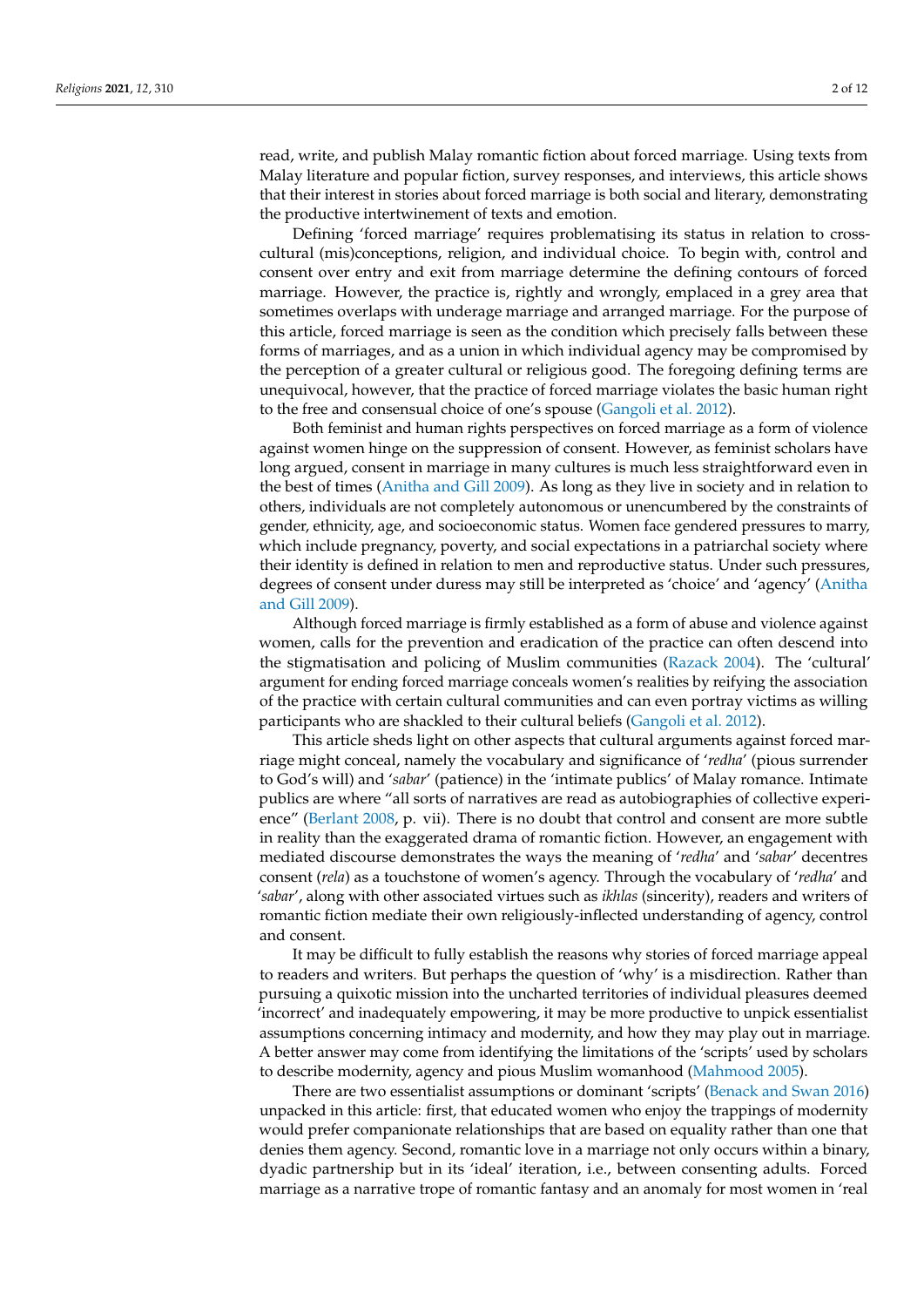life' runs against these assumptions about modernity and marriage. To circumvent these essentialist assumptions is to consider the role of *redha* and *sabar* as virtues that do the emotional work of reproducing the script of gender subjectivity and marriage.

In the scholarship on women and Muslim marriage, Qur'anic scripture (with the Surah an-Nisa $<sup>1</sup>$  $<sup>1</sup>$  $<sup>1</sup>$  often playing an overdetermining influence) represents the primary textual</sup> reference for establishing the terms of conduct expected for husbands and wives. However, the emphasis on wifely obedience as the condition for being a good Muslim woman shifts in accordance with the vicissitudes of legal reforms and social changes sweeping society. In public discourse, the lexicon of emotions provides both recourse and reflection during moments of marital strife and stress. As I will demonstrate in this article, *redha* and *sabar* are interwoven into romantic narratives of forced marriage and the reader's personal narratives like an emotional anchor in a storm of suffering.

Forced marriage occupies a significant place in contemporary 'Malay romance', understood here as a mode of storytelling in popular textual, cinematic or televisual form in the Malay language. Although the mode developed from (male-dominated) modern Malay literature, its more recent iteration dovetails with the female-dominated preoccupation with the pursuit and tribulations of heterosexual romantic love. Its close association with melodrama [\(Gledhill](#page-10-5) [1992\)](#page-10-5) lends itself well to the equally well-received film and television adaptations.

What does it mean for romantic stories of forced marriage and sexual violence to be so popular among women today? Does it suggest a universal appeal of oppressive fantasies? In a hypermodern and global Malaysia, where literacy rates are high and relatively few barriers to women's education and employment exist, could there be something much more complex that explains the allure of conservative patriarchal romance? Why do these stories flourish? Who is writing and reading them? Where are the points of contact between authors and readers that make these stories possible?

Didactic in orientation, intimacy and sexuality are strictly circumscribed in Malay romance and consciously in opposition to the permissiveness of western sexuality. Contrary to the sex-then-marriage trajectory in western romantic fiction (see [Radway](#page-11-2) [1984;](#page-11-2) [Modleski](#page-11-3) [2008\)](#page-11-3), love and sexual intimacy in Malay romance occur after marriage, which means the stories often begin with marriage, coerced or otherwise, so that depictions of sexuality occur under halal (permissible) conditions [\(Izharuddin](#page-11-4) [2020\)](#page-11-4).

Considering the importance of interpersonal relationships between participants of romantic fiction comprising readers, writers, publishers and booksellers, romance should be understood as more than a genre or text, but as a collaborative set of practices. As practices, romantic love stories are 'social texts' whose meaning and force are created interpersonally. It can be argued that narratives of romantic intimacy do not simply occupy the register of fantasy but also serve as instructive material for self-making, as Lauren Berlant writes succinctly:

[Readers wish to] experience versions of personal life that are made up by other people claiming to derive their stories from other women's real lives, and who knows? The consumers of "women's culture" do not always need its material to be true empirically—so much of it is marked as fantasy and expressed in extreme genres tending to hyperbole and grandiosity, which are forms of realism when social suffering is the a priori of experience. [Berlant](#page-10-2) [\(2008,](#page-10-2) p. xi)

The contemporary Malay romance fiction industry and stories of forced marriage in particular play an ameliorative role by attending to the emotionally attenuating effects of wifely obedience. *Redha* and *sabar* counterbalance the pressures of wifely obedience in forced marriage and are held as emotional virtues in the face of suffering. Like melodrama, romantic love stories by women writers have to be understood as a kind of 'mode', a "strategy to solve practical problems of experience" [\(Zarzosa](#page-11-5) [2010,](#page-11-5) p. 237). As a mode that articulates what it means to suffer, it is also a mode that aims to ameliorate suffering to demonstrate "the efficiency of ideas" [\(Zarzosa](#page-11-5) [2010,](#page-11-5) p. 257). From a gendered perspective, Christine Gledhill echoes Zarzosa's definition of melodrama as a mode, but adds that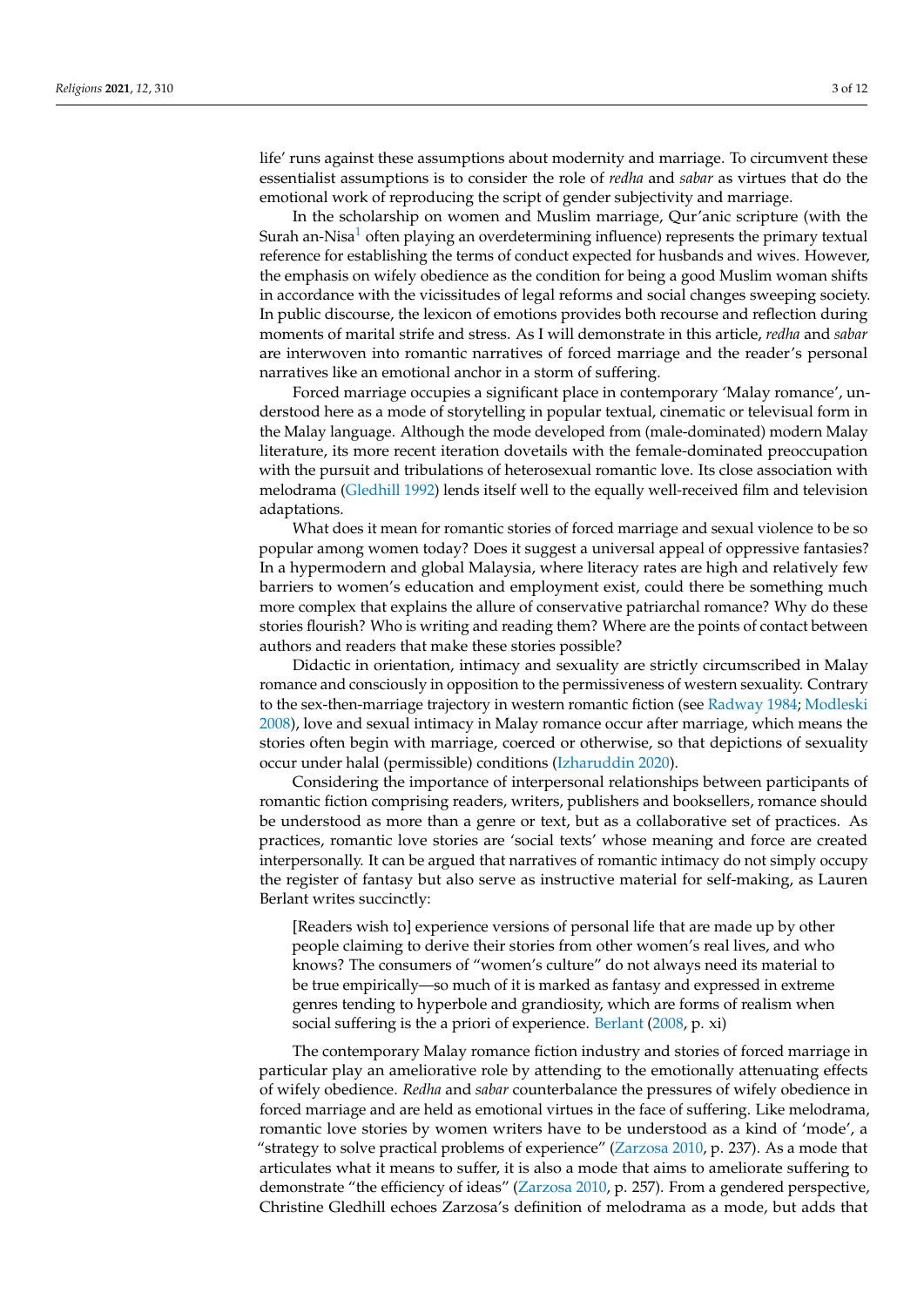stories of "self-sacrifice and perseverance are ideologically translated as practical ways of dealing with a world that offers women very little and has a habit of disappointing expectation" [\(Gledhill](#page-10-5) [1992,](#page-10-5) p. 111).

This article is structured as follows; with a section that briefly outlines the methods used to carry out this study, followed by a discussion on wifely obedience in Islam and the emergence of emotions as the vocabulary for recourse, and a case study on the portrayal of forced marriage in contemporary Malay romance and the interweaving of *redha* and *sabar* as emotional virtues within fictional and personal narratives.

## **2. Material and Methods**

Material for this article was collected over the course of three years between 2016 and 2019 through an online survey, focus group discussions, face-to-face and email informal in-depth interviews with readers, writers, editors, publishers and booksellers of Malay romantic fiction, and participant observation at annual bookfairs and bookshops in the urban centres of Selangor and Kuala Lumpur, Malaysia. It was also important to have read a number of Malay-language contemporary novels popularly recommended by readers and stories on the self-publishing platform Wattpad to build trust with participants and as a means of gaining familiarity with the themes and conventions of the genre.

In the small preliminary online survey conducted with eighty-seven respondents in early 2016, nearly half the participants were between ages 21 and 25 years (44.5 percent), and about a third were still in tertiary education (65.5 percent). Most (32.2 percent) counted themselves as dedicated readers who finish on average more than eight romance novels a month. It was conducted to identify individual preferences in romantic fiction topics, themes and typology of protagonists, including questions about recurring plot devices in Malay novels such as forced marriage and domestic conflict. Significant were reader preferences for stories about contractual marriage (*kahwin kontrak*), forced marriage (*kahwin paksa*), and sharia-compliant/'Islamic' romantic love (*cinta halal*/*Islamik*). The fact that these stories were notably popular among readers indicates the emergence of a subgenre within Malay fiction spurred by the bestselling if controversial 2002 novel about forced marriage and polygamy, *Ombak Rindu* (Waves of Longing), by the Malaysian author Fauziah Ashari.

Between 2017 and 2019, a series of focus group discussions was organised with readers who were separated by age and marital status: between ages 19 and 29 and with those aged 30 to 50 who were either married or divorced, and were parents, married and/or single. They were segregated into these groups to anticipate age-related media habits and thematic interests. Although the invitation to participate was not gender-specific, all focus group participants who attended the sessions identified as Malay Muslim women who wore the hijab and were committed readers of the Malay romantic fiction living in the Selangor and Kuala Lumpur area. In addition to the discussions with readers were interviews with five popular and emerging authors, several publishers, booksellers, editors, and individual readers of romance that took place in bookshops and bookfairs around Kuala Lumpur and Selangor. They were asked about reader preferences for forced marriage narratives and the portrayal of sex and abuse within marriage in Malay fiction. Focus group discussions and interviews were conducted in the Malay language (Bahasa Melayu) and occasionally in English and audio-recorded with the participants' permission. Their names have been changed for this article.

## **3. Obedient Women in Muslim Marriage**

Anthropologists studying expressions of love in non-western societies have noted the influence of globalisation on romantic feelings and their cultural 'authenticity' (see [Hirsch](#page-10-6) [and Wardlow](#page-10-6) [2006;](#page-10-6) [Padilla et al.](#page-11-6) [2007\)](#page-11-6). The preference for companionate marriages to the family arrangement of one's spouse has become a mark of modernity in some of these societies. However, in this article, I find that the relationship between love and spouse selection is less than clear-cut and calls into question the modern preoccupation with 'love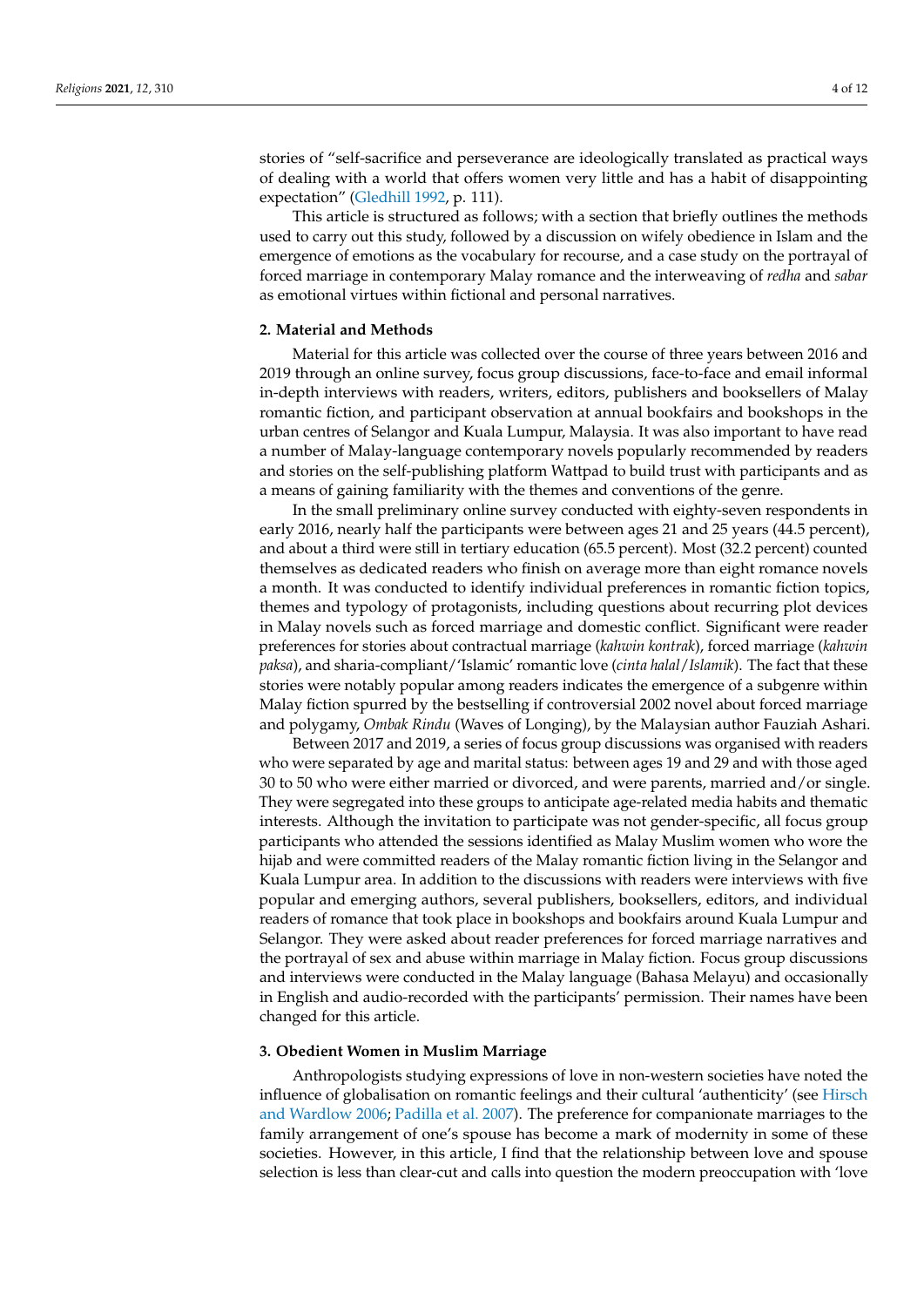conquers all' to the exclusion of ambivalence about modernity itself and changing women's roles.

Studies on the transformative effect of global socioeconomic changes on women's roles within Muslim marriage reveal themes of tension, conflict and incoherence. As [Rinaldo](#page-11-7) [\(2019\)](#page-11-7) demonstrates in her research in Java, Indonesia, these tensions are ameliorated by gendered religious scripts of wifely obedience and her husband's authority. Changes in the cultural meanings and social practices surrounding Malay marriage, however, also reflect the transformations affecting gender relations. Women have been observed to be more assertive in decision-making not only in partner choice, but also in wedding preparations and even delaying marriage [\(Ong](#page-11-8) [1990;](#page-11-8) [Tey](#page-11-9) [2007\)](#page-11-9).

Scholars observing the Southeast Asian region [\(Peletz](#page-11-10) [2018;](#page-11-10) [Rinaldo](#page-11-7) [2019;](#page-11-7) [Mohamad](#page-11-11) [2011,](#page-11-11) [2020\)](#page-11-12) note that practices of contemporary Muslim marriage are in fact less receptive to the script of mutuality expected in modern marriage. One can say that Muslim marriage and the preservation of separate responsibilities between spouses are maintained in different iterations and meanings as a response as much as a bulwark to modernity.

Enhanced expressions of piety after decades of Islamic revivalism in Southeast Asia saw an increased importance of Islam as the language to justify gender hierarchies [\(Rinaldo](#page-11-7) [2019\)](#page-11-7). The Islamic 'paradigm of maintenance–obedience' [\(Peletz](#page-11-10) [2018\)](#page-11-10) has taken hold in Muslim societies in Southeast Asia alongside increased access to education and work opportunities for women outside the home. In Indonesia, where Muslim marriage laws are less institutionalised than Malaysia, calls for reining women in from possibly overstepping their bounds are reflected in the rising numbers of legal disputes that allege a woman's lack of obedience to her husband [\(O'Shaughnessy](#page-11-13) [2009\)](#page-11-13).

More extreme expressions of Islamic obedience that run against the 'common' wisdom of modernity have raised global attention. In 2011, the Obedient Wives Club (Kelab Isteri Taat Suami), a small organisation $^2$  $^2$  led by affluent professional Muslim Malaysian women with global headquarters around the world became notorious for taking the 'maintenance–obedience paradigm' to the very extreme. The club became infamous for its advice to Muslim wives to be sexually adept and perform like 'whores' in the bedroom to maintain their husband's interest [\(Basarudin](#page-10-8) [2016;](#page-10-8) [Peletz](#page-11-10) [2018\)](#page-11-10). Unsurprisingly, the mission statement of the Obedient Wives Club drew outcry among feminist groups for reducing marital relationships to sexual transactions.

While the importance of romantic love is under-emphasised in Muslim marriage (see [Mohamad](#page-11-12) [2020\)](#page-11-12), the real glue to marital integrity is the respective roles and obligations of husband and wife. Resonant of patriarchal roles in any tradition, husbands are responsible for providing their spouses with enough food and shelter in return for sexual companionship. Failure to meet their respective responsibilities is not only a dereliction of religious obligations but can be sufficient grounds for annulment.

Being obedient is not just about playing the part of a good wife but is an expression of one's striving to be a pious Muslim [\(Rinaldo](#page-11-7) [2019\)](#page-11-7). In the Malay Archipelago, the general script of wifely obedience even in situations of intense hardship has endured for as long as the oldest existing Malay texts can tell us, which is roughly 200 years, although the script is very likely to be much older insofar as it takes its cue from Islamic and Hindu scripture. Extant texts from the 19th century that delineate such expectations for married Muslim women were conceived through multiple influences that reflect the competing religious practices and political orientations of their time [\(Hijjas](#page-10-9) [2013\)](#page-10-9).

Complicating the seemingly axiomatic dictum of gender hierarchies in marriage are the vicissitudes of Muslim family law. Muslim family law in Malaysia evolved from legislation for governing colonial subjects into a bureaucratised legislation that serves a nationalistic agenda of producing productive middle-class families [\(Stivens](#page-11-14) [2006\)](#page-11-14). Although regarded as conservative and unfriendly towards women, Muslim family law in Malaysia prior to the 1980s once enjoyed praise for being relatively progressive, but later reforms overturned many rights and protections for women while bolstering men's privileges [\(Othman et al.](#page-11-15) [2005;](#page-11-15) [Anwar](#page-10-10) [2008;](#page-10-10) [Mohamad](#page-11-11) [2011\)](#page-11-11). A Malaysian Muslim man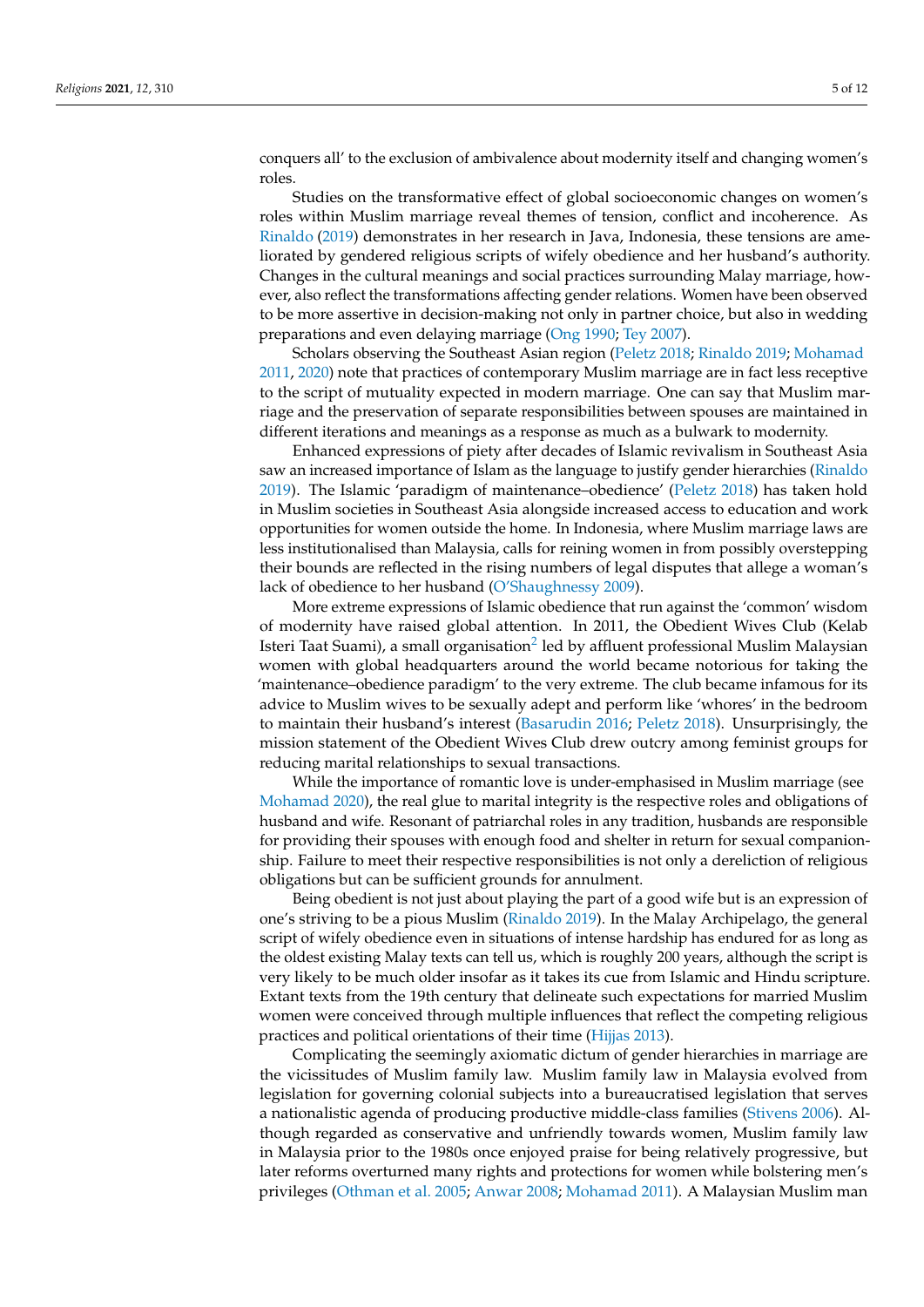can unilaterally divorce his wife more easily, marry another without her consent, and claim their shared matrimonial assets to fund his family with another wife. The reversal of fortune attracted much international attention to a country where women see their greater freedoms and agency to be enjoyed in the public sphere that dramatically diminish in the intimate domains of marriage.

Perhaps in recognition of the emotional toll the reforms would have on women, female plaintiffs have been given more options from a menu of justifications to end their marriage (*fasakh*), including repeated acts of abuse by their husband. Other justifiable grounds for *fasakh* include coercion into immorality, unlawful disposal of her property, prevention from observing her religious obligations, and if the husband is polygamous, there is blatant favouritism towards his other spouse(s) [\(Peletz](#page-11-10) [2018,](#page-11-10) p. 664). Moreover, [Peletz](#page-11-10) [\(2018\)](#page-11-10) found that the reforms have in fact made syariah courts more accommodating to women's needs for legal support and demands for the restoration of their marital rights, and as a consequence more punitive towards errant husbands. For the syariah courts to take women's claims of emotional suffering much more seriously in recent decades indicates the increased significance of emotions as a site of recourse for women. The lack of specific reference to sexual violence or marital rape as grounds for divorce however continues to be a contested issue that pits Malaysian civil society against Islamic-minded lawmakers and clerics [\(Steiner](#page-11-16) [2019\)](#page-11-16). As the next sections will show, the elusiveness of consent and marital rape as a punishable crime inform the moral worlds of Malay romance and understandings of intimacy in an unequal relationship.

If [Peletz](#page-11-10) [\(2018\)](#page-11-10) is right it is important to note that although women can initiate divorce proceedings much more 'easily' than their predecessors prior to the 1980s, they are not equal with men before the law. Rather, the reforms have simply minimised the punishing disadvantage women experience in marriage and divorce with the effect of being, at least inadvertently, more accommodating than in decades prior but nowhere near making women as privileged as men. Furthermore, the ostensibly 'female-friendly' avenues for recourse that syariah courts have adopted are enjoyed by "specific kinds of relations and specific kinds of selves that political and religious elites shaping Islamic family law and other state policies are willing to accommodate let alone promote and nurture" [\(Peletz](#page-11-10) [2018,](#page-11-10) p. 679). These "specific kinds of relations and specific kinds of selves" are of particular concern in this article and not the individuals who have chosen to abandon or 'disarticulate' from conservative heteronormative practices [\(Izharuddin](#page-10-11) [2018\)](#page-10-11) or occupy non-normative subjectivities.

#### **4. Decentring Consent: The Case of Malay Romance Fiction and Its Intimate Publics**

Forced marriage was the subject of the first modern Malay novel. Published in 1925 and still in print today, *Hikayat Faridah Hanum* by Syed Sheikh al-Hadi used romance to convey a political message of female emancipation and critique of repressive tradition. The titular character is forced into marrying her cousin, although she is already in love with another man but forbidden from marrying him. Faridah Hanum eventually rejects the man she is wedded to—to the shock and horror of audiences and religious authorities of the time. Inspired by the 19<sup>th</sup> century Egyptian Muslim reformist movement led by Sheikh Muhammad Abduh, Sheikh al-Hadi created his own version of the trailblazing New Woman. As a male creation, however, Faridah Hanum and the ideals she symbolised do not progress beyond the 'real' roles of educated women: that is, to educate her children. Urging women to pursue an education for its own sake and to be independent of men would have been unthinkable in the reformist male imagination then. There were boundaries that 'good' modern women were not meant to cross.

Modern female authorship in the Malay Peninsular did not arrive until 1934 with the publication of a short story also about forced marriage, titled '*Kesedihan Perkahwinan Paksa*' (The Grief of Forced Marriage), by Hafsah. Nearly one hundred years later, since the first modern Malay novel, forced marriage continues to be a romantic preoccupation, although this time penned by women with a different vision from Syed Sheikh al-Hadi. The trope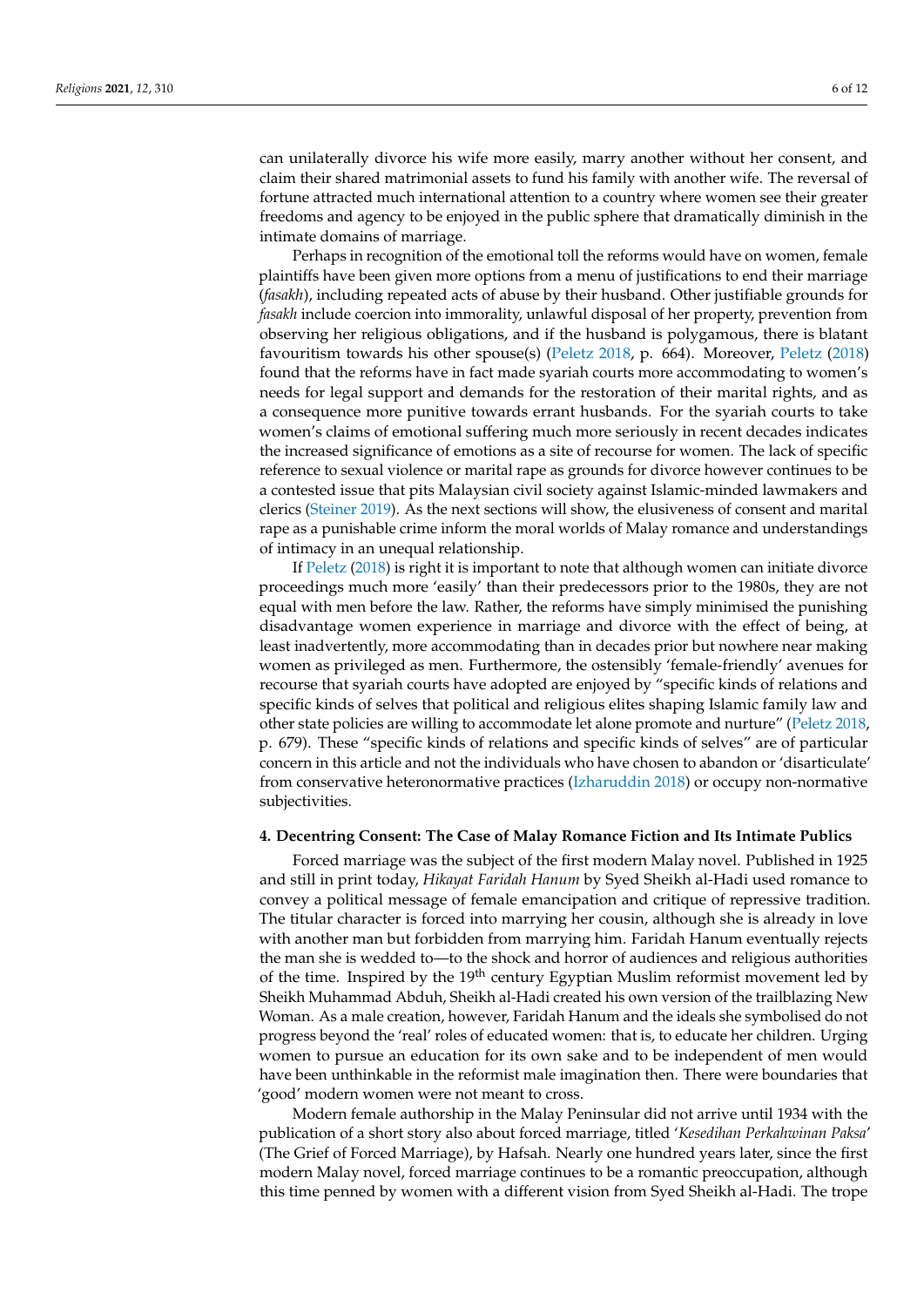recaptured the public imagination in 2002 with the bestselling success of Fauziah Ashari's *Ombak Rindu* (Waves of Longing).

*Ombak Rindu*'s uncommonly popular resonance, as seen in the various film, stage, and television adaptations in the subsequent years since its publication, redefined local popular fiction into a genre preoccupied mainly with romance. A commercial success, the novel's film adaptation was made on a MYR 1 million budget but earned MYR 10.9 million (USD 2.6 million) in box office sales. However, it is the novel's narrative crux that draws the most controversy. Like its progenitor, it is concerned with the turmoil of forced marriage. The protagonist, Izzah, a young woman from a village, falls victim to a wealthy man who sexually assaults her. She is coerced into marrying him before eventually learning to develop pious submission to God's will (*redha*). Her spiritual revelation provides her with the strength to forgive and fall in love with her aggressor who is transformed into a good man by her love. The story takes a melodramatic turn when *he* is forced to take another woman, Mila, as his second wife. After several more dramatic twists and turns involving a car accident, a coma and further distress for Izzah, Mila magnanimously requests a divorce to make way for the monogamous happiness of Izzah and her husband.

Malay romantic fiction publication in Malaysia since *Ombak Rindu* may seem preoccupied with women trapped in an abusive marriage, but as an industry, it is not monolithic in its storytelling output. Catering to a wide range of readers who are different in age, marital status, educational and regional background, the heterogeneity of the romantic fiction industry is reflected in the signature affective aesthetic of certain authors and the publishing companies they write with, of which are mostly small and independent. For example, readers of the popular novelist Siti Rosmizah are devoted to her emotionally 'heavy' and highly melodramatic storytelling style. Other readers, however, may eschew emotionally weighty fiction, defined as stories about women's suffering, claiming that they are 'too terrified' to open a sad novel fearing that they would be overcome by emotion and can never 'move on' from the character's narrative world.

Booksellers and publishers can often predict aesthetic preferences based on the reader's age. Contrary to the findings of the online survey I conducted, a sales executive of a local publishing company informed me that women over the age of 30 represent the majority of Malay romance readers. They are mostly women with children, civil servants, and housewives who prefer stories that are 'truer' to life, peppered with messages that life "isn't so easy or straightforward, that it must be an obstacle course." Younger readers like 'sillier', youthful romances similar to rom-coms, lighter in tone and feature female characters who are more independent. Readers 'beyond the age of 45' enjoy Islamically inflected material, stories that are more didactic and can teach them more about Islam.

In its positioning as different from the romance found in the paperback novels of Harlequin Mills & Boons, Malay romance fiction accommodates the script of wifely obedience to her husband's violent demands and the consequences that arise from the legality of marital rape in Malaysia [\(Steiner](#page-11-16) [2019\)](#page-11-16). Romance novels construct moral worlds that permit sexuality only within the bounds of marriage but within which sexual violence is treated with more ambiguity. In this respect, publishers of Malay romance operate as both literary and moral gatekeepers. Speaking with publisher and bookshop owner Hamidah, she says she will not accept depictions of consensual sex before marriage from her authors. However, they can bring in marital rape into their stories provided that repentance and romantic feeling will eventually prevail. She states that readers want scenes of non-consensual sex and may understand them as the facts of intimacy and sexuality in an unequal relationship. Violence against women is not a cause for moral outrage if the heroine finds a path to acceptance, love and healing afterward. This is not to say that enthusiasts of Malay romance reject notions of consent. Rather, consent is less important than the guardrails of faith and piety during moments of great suffering.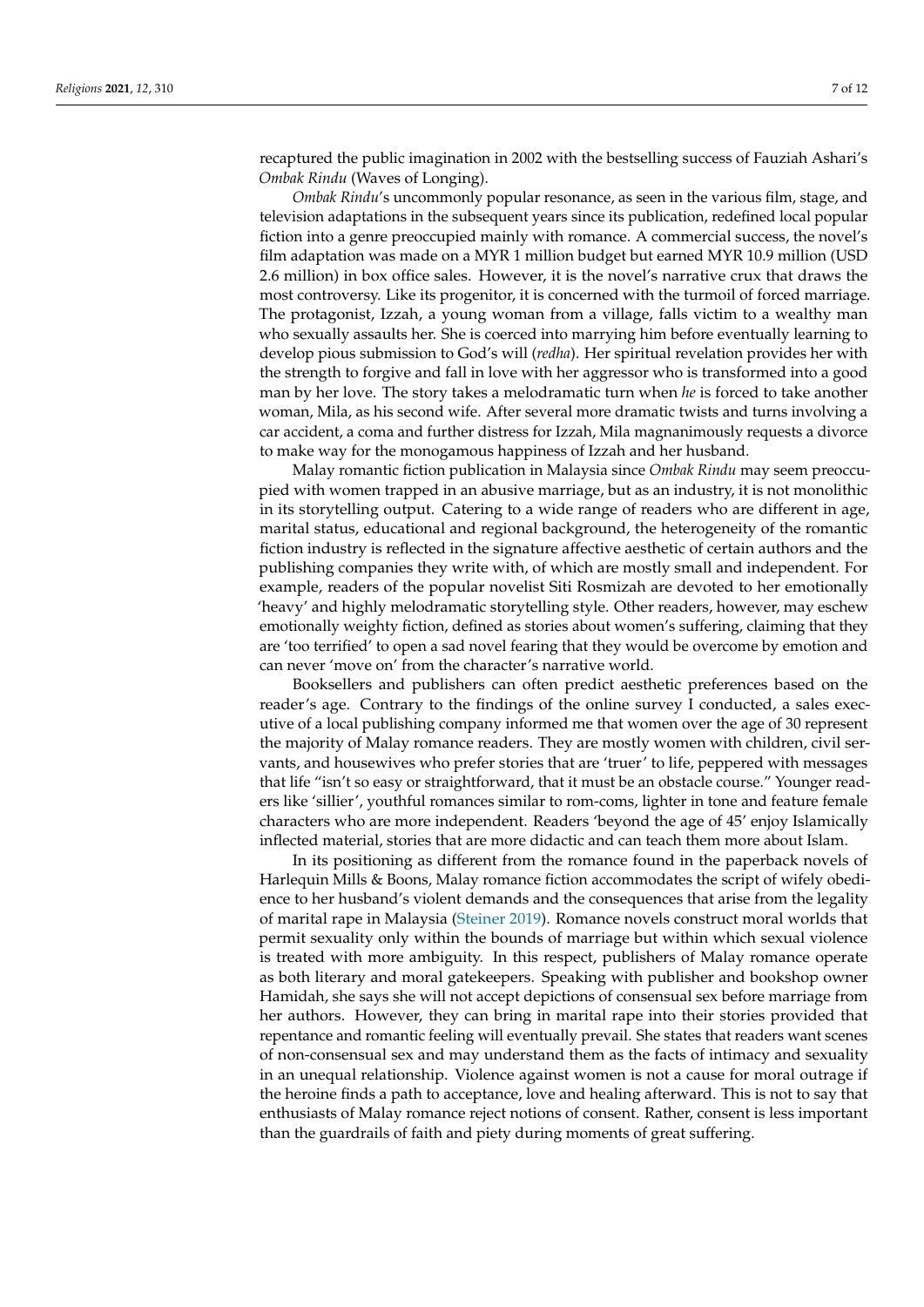## **5. Catharsis of Emotional Virtue**

. . . *Redha tu ikhlas, pasrah tu menyerah* (Submission to God's will is an expression of sincerity, total surrender is defeat).

*Ombak Rindu* (2002) by Fauziah Ashari

*Ombak Rindu* and its subsequent adaptations tap into a collective reservoir of emotions that intertwine feelings of romantic intimacy, pain, and eventual pious acceptance. A quote from the novel that has gained much traction among fans, a life of its own so to speak, evinces agency in pious surrender and acceptance: "Submission to God's will is an expression of sincerity, total surrender is defeat." It occurs by the end of the story in a quiet conversation between two women caught in a love triangle, Izzah the rape survivor and her co-wife Mila. Mila utters the line in her decision to exit the polygamous marriage for the sake of Izzah's happiness and her recognition of their mutual suffering.

The line appears as an aphorism on personal blog posts, memes, and other fan-created posters as bearing a motivational message that 'after hardship there is ease,' which echoes the testimonies of American women readers who find comfort in romantic fiction [\(Radway](#page-11-2) [1984\)](#page-11-2). *Redha* and *pasrah* are distinguished based on the experiential framing of personal struggle. A person who sees their personal struggle as a test from God embraces *redha* with sincerity (*ikhlas*) and patience (*sabar*). Both *ikhlas* and *sabar* are derived from the Arabic and imbued with other virtues of good Muslims like endurance, perseverance and purity [\(Haeri](#page-10-12) [2017\)](#page-10-12), virtues that are freighted with affective labour. *Redha* involves occupying a place of acceptance in the face of great hardship. *Pasrah*, on the other hand, is an emotional surrender and the inability to find redemption in personal pain. That the quote above should resonate so much with audiences indicates the ways media texts can weave into personal narratives of piety and spiritual motivation. Rather than passive consumers of popular if not 'trashy' media content, Malay women possess 'tactical' media competencies that reveal a defensiveness of the status quo [\(Syed and Runnel](#page-11-17) [2014\)](#page-11-17). Previous research also suggests that women are conscious of the social consequences of their reading practices particularly when texts of 'ill repute' like romantic fiction are concerned [\(Parameswaran](#page-11-18) [2002\)](#page-11-18).

The intended emotional response from stories of forced marriage is not necessarily pleasure but catharsis. Zanariah, who is Hamidah's sister and co-owns their publishing company, evaluates the merit of a manuscript based on the number of times she has cried reading it. However, it was important, she stresses, for the stories her imprint publishes to end 'happily' for the heroine. For readers, writers, and publishers alike, there is an expectation that characters in such stories to go through a familiar narrative arc: coercion into marrying a man they dislike but eventually grows to love. The stories also follow an emotional arc from great anguish to happy resignation. They provide an emotional blueprint and melodramatic mode for managing personal crisis that can be applied in 'real life'.

Keen reader Murni best exemplifies the application of fiction to personal life. In a focus group discussion with three other participants, Murni explained that she sought out stories about forced marriage because she had been coerced into marriage herself. As a young woman, her mother had arranged, without her prior knowledge, for her to marry a male friend. Filial piety towards her mother, a recent widow, meant that Murni had little choice but to please her grieving parent. Furthermore, should she object to the marriage, she would bear the guilt of failing to fulfil her late father's wish for her to be married. However, whatever affection that developed begrudgingly during her marriage collapsed after his infidelity with other women followed by his attempt to sexually assault her sister. She said she had remained patient (*sabar*) when he was "fooling around with other women" but his attempted rape was for her the unforgivable grounds for divorce. Murni spoke about the emotional trauma when her marriage ended. In the succeeding years, she turned to Malay romantic fiction for solace and found identification with characters who survive the turmoil of forced marriage. As Murni retells her life narrative she asserts that Malay romance may not be 'real', but she finds fictional parallels nonetheless cathartic.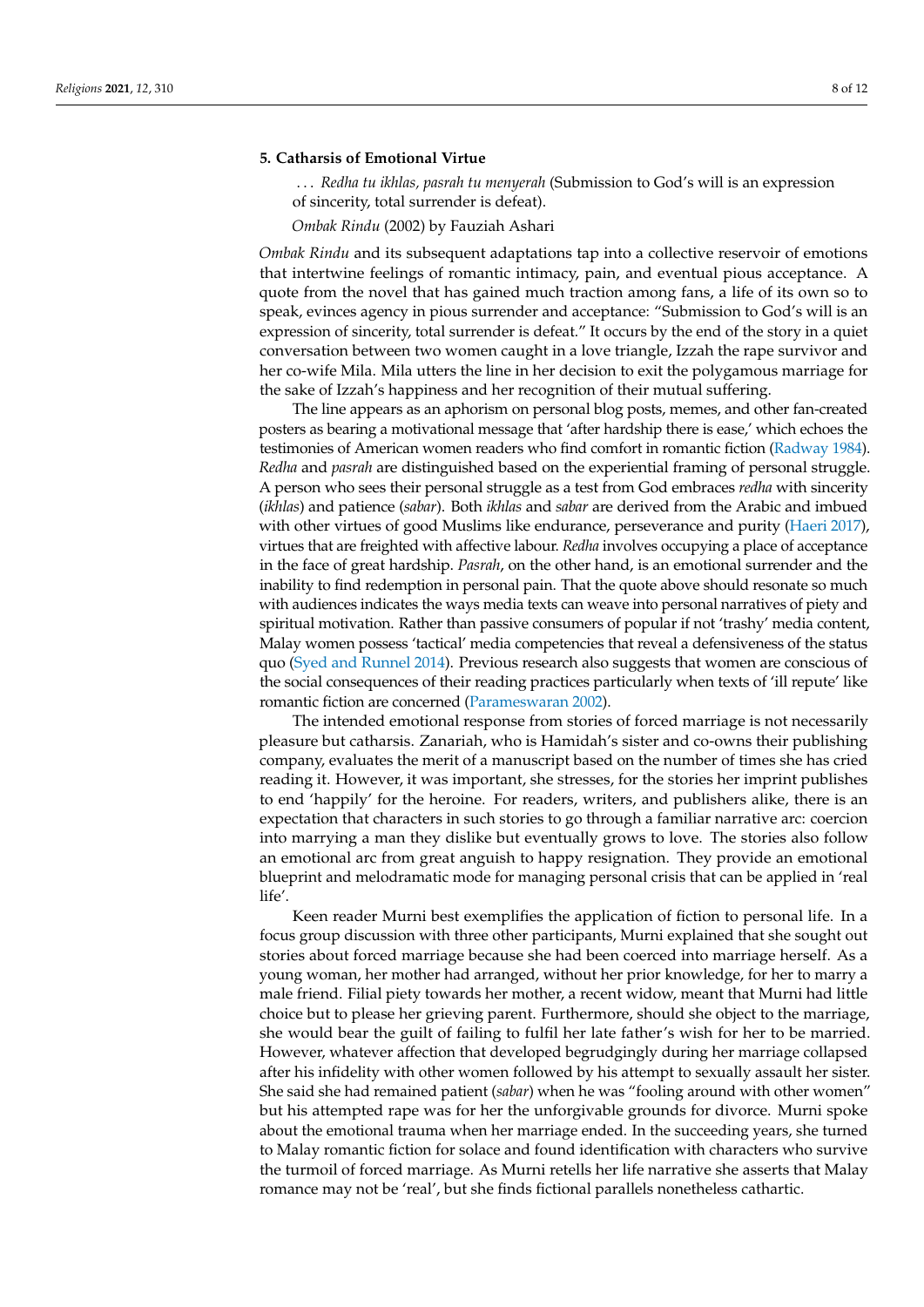Malay romantic fiction echoes the Islamic maintenance–obedience paradigm but delivered in highly dramatic prose. Juliana, a fiction editor, argues that Malay romance novels are interpreted as guidebooks for courtship and marriage. She argues that, "in general, the idea of a marriage according to most romance novels is that wives need to please their husbands, no matter how badly they are treated, or how displeased they are by the behaviour of their husbands [who] cheat, [have a] bad temper [and neglectful]." The novels rarely offer divorce as a solution to troubled marriages, she states:

I cannot remember ever reading any recent [within the last 20 years] Malay language works about a woman who seeks the dissolution of her marriage after years of abuse or mistreatment. There could be some around, but I may have not come across any yet. There is plenty about women starting over after a failed or cancelled marriage but not the ones where the women are actively seeking a way out of unhappy marriages

The ideology of male protectionism in Muslim marriage is built into the narratives of forced marriage. Men step in to 'protect' women from *fitnah* (slander) and allegations of *khalwat* (illicit proximity) in melodramatic scenarios that leave them with ostensibly no choice but to marry. Although they may be trapped in a marriage with a woman they do not love, they will still claim their conjugal rights by force if necessary. Under these circumstances, Juliana says, *sabar* and *redha* operate as emotional linchpins to tolerate a husband's abusive behaviour and he will eventually atone for his cruelty:

The belief that "*sabar* (remain patient) and you will be rewarded sweetly" is so strong among Malay women, which is probably because of religious belief, that every time they are mistreated, most of them would just remain patient and faithful to God, hoping that the significant other will change. In many romance novels, many husbands are shown to have repented, or punished for their evil deeds by being run over by a car or sent to prison (*sudah menerima balasan atas perbuatan keji mereka seperti kena langgar kereta atau masuk penjara*). It might not occur to [readers] that life does not work that way.

*Redha* and *sabar* may also be woven intertextually to ameliorate the disappointments of married life. If anything, the fantasy of romance and the reality of domestic intimacy overlap in the realm of what the sociologist Arlie [Hochschild](#page-10-13) [\(1979,](#page-10-13) [2012\)](#page-10-14) calls emotion work, or the effort to manage one's feelings in the spheres of domesticity and intimacy. Emotion work should be distinguished from emotional labour—which more correctly takes place in professional domains. Emotion work is the mental and psychological exertion of presenting a socially acceptable self and managing rage, disappointment, irritation and despair to fulfil one's social role (see [Jones](#page-11-19) [\(2004\)](#page-11-19) for a related discussion on middle-class women's emotion work and management of stress in Indonesia).

From the point of view of marketers and publishers who speak as readers themselves, avid readers read romance novels in pursuit of something that is missing or lost in their lives. The missing or lost element is typically love and romance. Lack of affection and emotional connection with their heterosexual partners is a common refrain. Married women read novels to fantasise about the ideal man who is very different from their own partners. For Hamidah, romance novels act like a mediator between desire and real life. Malay Muslim women face a great number of pressures, she states. Many will be financially independent before and during marriage but there is a lack of love and mutual affection and intimacy. Women are expected to maintain their looks after marriage but there is little incentive (both verbal and financial) for them to remain 'beautiful' long after marriage. As Hamidah informs me, they enjoy very little romantic intimacy because of professional and domestic pressures but more so because romantic intimacy usually disappears after they start having children, which is very soon after marriage.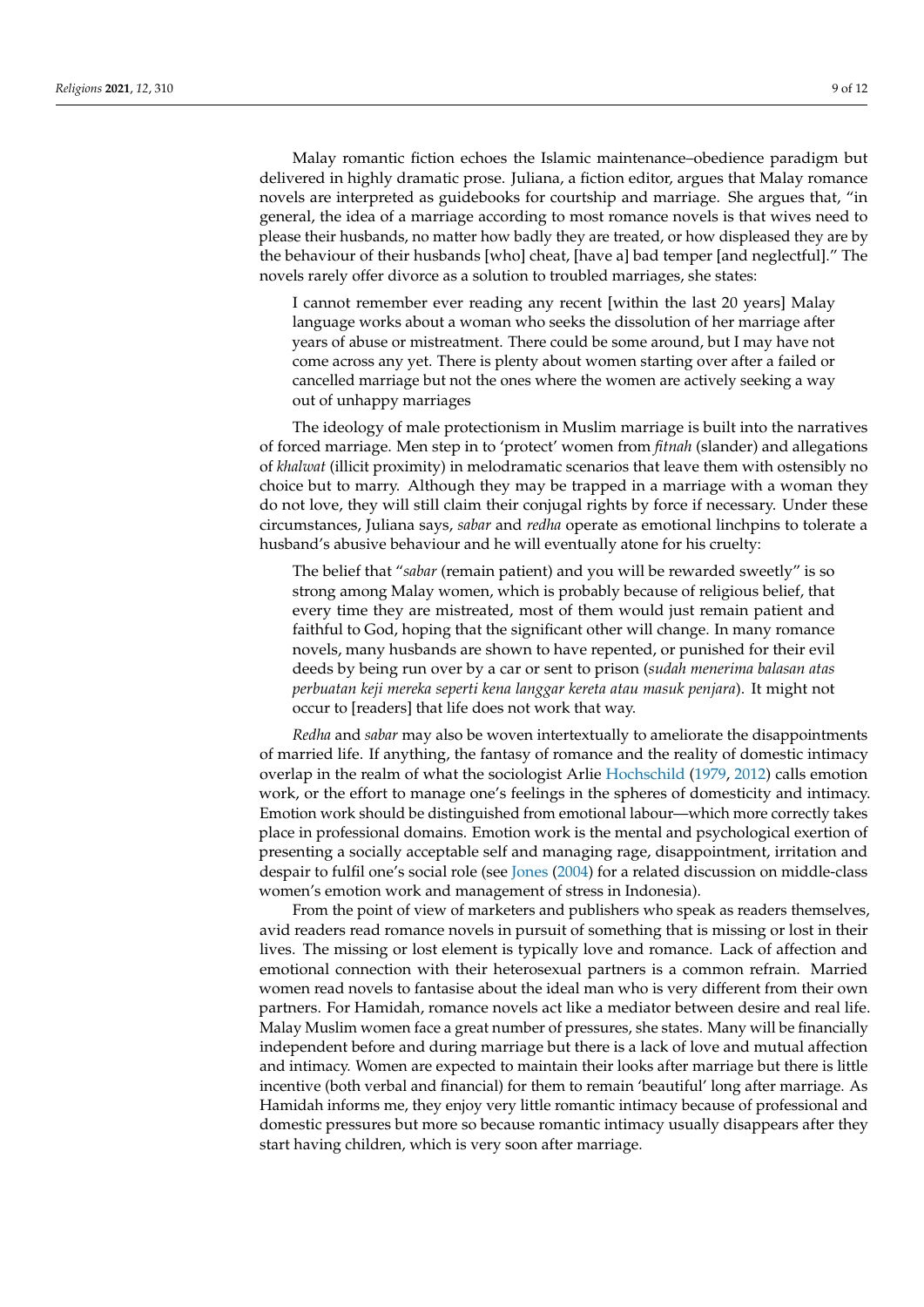# **6. Conclusions**

Practices and spaces that cultivate the production and sharing of stories among women who seek the means for working through difficult emotions in their personal lives suggest the promiscuous overlapping and interweaving of fictive text and life narratives. As a set of practices, Malay romance demonstrates the power of modern popular literature to elevate and downplay the prism of the personal, allowing women to test the efficiency of ideas. Unhappy marriages and tolerated polygamy can be interpreted as a test from God and endured with stoicism, patience (*sabar*), pious submission (*redha*) or surrender (*pasrah*).

Several themes underpin the findings in this article. First, melodramatic narratives of forced marriage offer a cultural space for working through difficult emotions related to marital problems and domestic demands. Tales of love that eventually blossom following the trials of forced marriage are resolved with *redha*, that a woman's obedience is a pathway to ensuring the possibility of happiness for both husband and wife. Second, stories of forced marriage become a point of reflection that minimise the tensions between increased opportunities for women in the public sphere and the hierarchies maintained, at least rhetorically, in the domestic domain. By decentring consent and placing more emphasis on emotional virtues, the contested nature of forced marriage and marital rape are necessarily thrown into ambiguity.

Participants of romantic fiction perform what Elizabeth [Bucar](#page-10-15) [\(2010\)](#page-10-15) calls "creative conformity" in their accommodation of boundaries that separate women from men and the valorisation of women's roles as dependent on others, especially men. They take advantage of the contradictions that prevail at the intersection of neoliberal conservative Malay Muslim culture and Islamic consumer culture to find desire and solutions within female-oriented socialities. However, they also maintain clear moral boundaries that keep women in their place. Thus, it is important to pay attention to the overlapping systems of power and how women resist to some while accommodating and getting caught up in others.

When egalitarianism in public life poses a potential threat to traditional gender roles and their commitment to Islam, women may want to emphasise and even overcompensate the script of obedience and subordination. Without an emphasis on wifely obedience, egalitarianism is deemed destabilising and subversive to male domination and authority. Women may pursue other performative strategies that can be seen as allaying the possible threat to male privilege, such as dressing modestly and veiling in public [\(Kandiyoti](#page-11-20) [1988\)](#page-11-20). However, it is marriage and a woman's responsibility for its interpersonal emotional equilibrium that become the site within which obedience and subordination are referred to as guiding principles—not that these are necessarily adhered to in the day-to-day realities of married life, as [Rinaldo](#page-11-7) [\(2019\)](#page-11-7) demonstrates. Rather, it is about expounding gender ideals and striving to comply with injunctions spelled out in the Qur'an. Thus, romantic stories about contemporary iterations of forced marriage function as cautionary scripts for women faced with religious obligations and demands of participating in modern public life.

In sum, women's emotion work lies at the foundation of writing and reading Malay romantic fiction. While it often goes unappreciated and uncompensated, the Malay romance industry taps and capitalises on it. Stories repurpose cultural ideas of women as emotional creatures responsible for managing the delicate balance of peace in the household. In turn, they become a social text and a mode for emotional solutions. As some women turn to romantic fiction as a resource for self-help and comfort, we have to consider the competing roles of popular and literary texts in everyday life. Put another way, textual romance can be an intervention into evolving ideas about marriage and modernity. As discussed above, popular narratives about forced marriage in particular engage the reader with ideas and ideals of what companionate marriage *should* look like, along with an attempt to come to terms with the threat of modernity and egalitarianism to traditional gender roles. They may not offer liberation and social justice that are seen to be consistent with western-style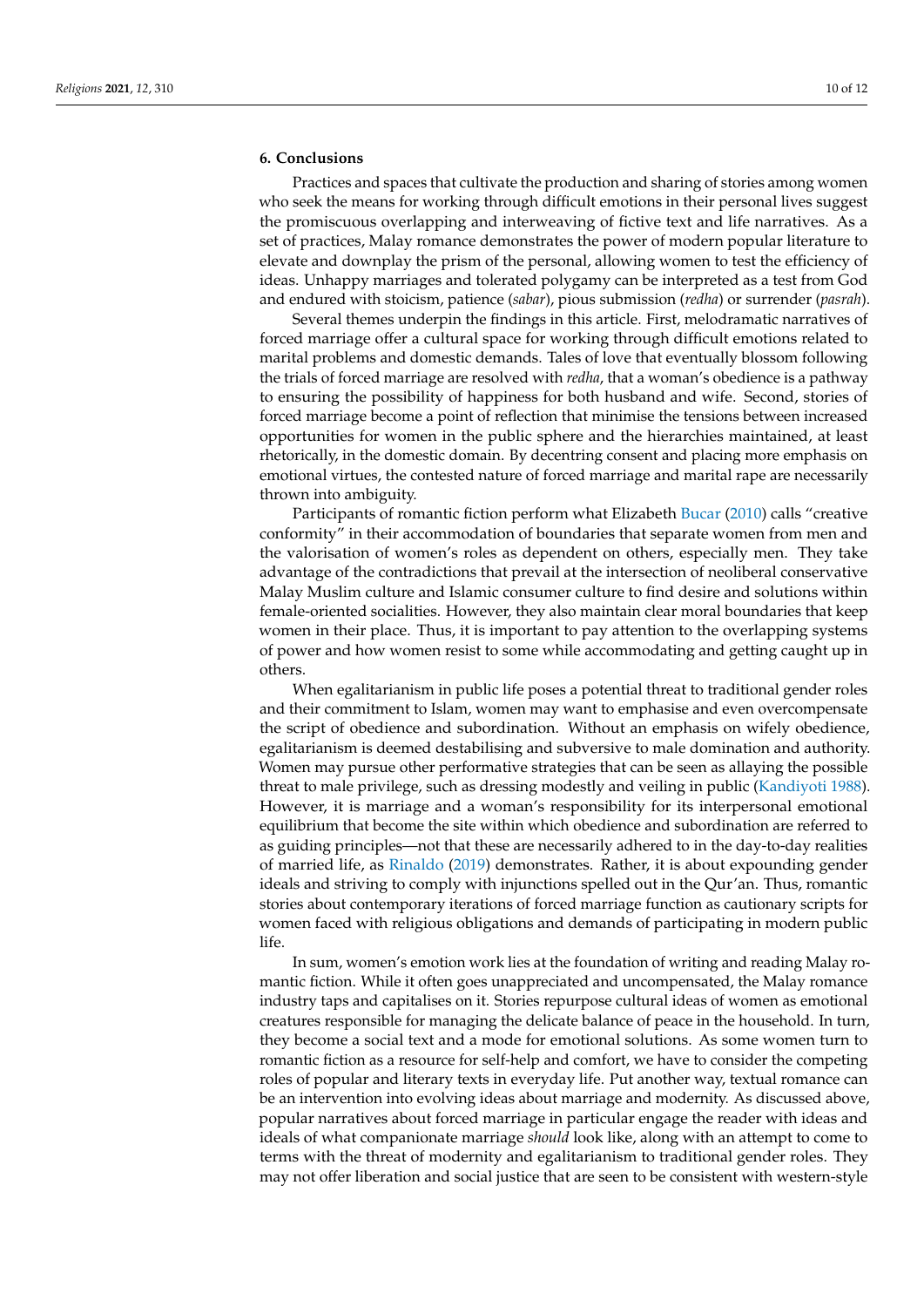feminism, but they are more efficient at providing the tools for emotion work, sanctified by Islamic virtue.

**Funding:** This research was funded by the Faculty of Arts and Social Sciences Small Research Grant (Bantuan Kecil Penyelidikan), University of Malaya.

**Institutional Review Board Statement:** Not applicable.

**Informed Consent Statement:** Informed consent was obtained from all subjects involved in the study.

**Data Availability Statement:** Not applicable.

**Acknowledgments:** I am indebted to the editor of the Special Issue, Maznah Mohamad, for the invitation to present an early version of this article at the seminar series organised by the Malay Studies Department at the National University of Singapore in October 2020. This article would not have been possible without the generosity of women like Hamidah, Juliana, Zanariah, and Murni, and the institutional support by the Faculty of Arts and Social Sciences at the University of Malaya. Parts of this article was prepared in the Women's Studies in Religion Program at the Harvard Divinity School and presented to its 2019–2020 fellows and faculty. I am especially grateful to Ann Braude, Monique Moultrie, Jyoti Puri, Kerrie Sonia, and Monica Mercado for the conversations and their generous feedback in our colloquia. Finally, special thanks also go to the anonymous reviewers for their insightful and encouraging comments.

**Conflicts of Interest:** The author declares no conflict of interest.

# **Notes**

- <span id="page-10-4"></span><sup>1</sup> Surah 'an-Nisa' ('The Women') in the Qur'an contains passages on the rights and roles of husbands and wives, including a controversial reference to a husband's right to physically reprimand his wife who disobeys him.
- <span id="page-10-7"></span><sup>2</sup> The Obedient Wives Club is connected to the business company Global Ikhwan that specialises in halal goods in keeping with prophetic traditions [\(Peletz](#page-11-10) [2018\)](#page-11-10).

# **References**

- <span id="page-10-1"></span>Anitha, Sundari, and Aisha Gill. 2009. Coercion, Consent, and the Forced Marriage Debate in the UK. *Feminist Legal Studies* 17: 165–84. [\[CrossRef\]](http://doi.org/10.1007/s10691-009-9119-4)
- <span id="page-10-10"></span>Anwar, Zainah. 2008. Adocacy for Reform in Islamic Family Law: The Experience of Sisters in Islam. In *The Islamic Marriage Contract: Case Studies in Islamic Family Law*. Edited by Asifa Quraishi and Frank Vogel. Cambridge: Harvard University Press.
- <span id="page-10-8"></span>Basarudin, Azza. 2016. *Humanizing the Sacred: Sisters in Islam and the Struggle for Gender Justice in Malaysia*. Seattle and London: University of Washington Press.
- <span id="page-10-3"></span>Benack, Suzanne, and Thomas Swan. 2016. Queer People Who Enter 'Straight' Marriages: The Academic Community's Struggle to Understand an Anomalous Choice. *Journal of Bisexuality* 16: 312–38. [\[CrossRef\]](http://doi.org/10.1080/15299716.2016.1167152)
- <span id="page-10-2"></span>Berlant, Lauren. 2008. *The Female Complaint: The Unfinished Business of Sentimentality in American Culture*. Durham: Duke University Press.
- <span id="page-10-15"></span>Bucar, Elizabeth. 2010. Dianomy: Understanding Religious Women's Moral Agency as Creative Conformity. *Journal of the American Academy of Religion* 78: 662–86. [\[CrossRef\]](http://doi.org/10.1093/jaarel/lfq021) [\[PubMed\]](http://www.ncbi.nlm.nih.gov/pubmed/20879193)
- <span id="page-10-0"></span>Gangoli, Geetanjali, Khatidja Chantler, Marianne Hester, and Ann Singleton. 2012. Understanding Forced Marriage: Definitions and Realities. In *Forced Marriage: Introducing a Social Justice and Human Rights Perspective*. Edited by Aisha Gill and Sundari Anitha. London: Zed Books.
- <span id="page-10-5"></span>Gledhill, Christine. 1992. Speculations on the Relationship between Soap Opera and Melodrama. *Quarterly Review of Film and Video* 14: 103–24. [\[CrossRef\]](http://doi.org/10.1080/10509209209361397)
- <span id="page-10-12"></span>Haeri, Niloofar. 2017. The Sincere Subject: Mediation and Interiority Among a Group of Muslim Women in Iran. *HAU: Journal of Ethnographic Theory* 7: 139–61. [\[CrossRef\]](http://doi.org/10.14318/hau7.1.014)
- <span id="page-10-9"></span>Hijjas, Mulaika. 2013. Guide for Mrs Nawawi: Two 19th-century Malay Reformist Texts on the Duties of Wives. *Indonesia and the Malay World* 41: 215–36. [\[CrossRef\]](http://doi.org/10.1080/13639811.2013.793030)
- <span id="page-10-6"></span>Hirsch, Jennifer, and Holly Wardlow. 2006. *Modern Loves: The Anthropology of Romantic Courtship and Companionate Marriage*. Ann Arbor: University of Michigan Press.
- <span id="page-10-13"></span>Hochschild, Arlie Russell. 1979. Emotion Work, Feeling Rules, and Social Structure. *American Journal of Sociology* 85: 551–75. [\[CrossRef\]](http://doi.org/10.1086/227049)
- <span id="page-10-14"></span>Hochschild, Arlie Russell. 2012. *The Managed Heart: Commercialization of Human Feeling*. Berkeley and Los Angeles: University of California Press.
- <span id="page-10-11"></span>Izharuddin, Alicia. 2018. "Free Hair": Narratives of Unveiling and the Reconstruction of Self. *Signs: Journal of Women in Culture and Society* 44: 155–76. [\[CrossRef\]](http://doi.org/10.1086/698281)